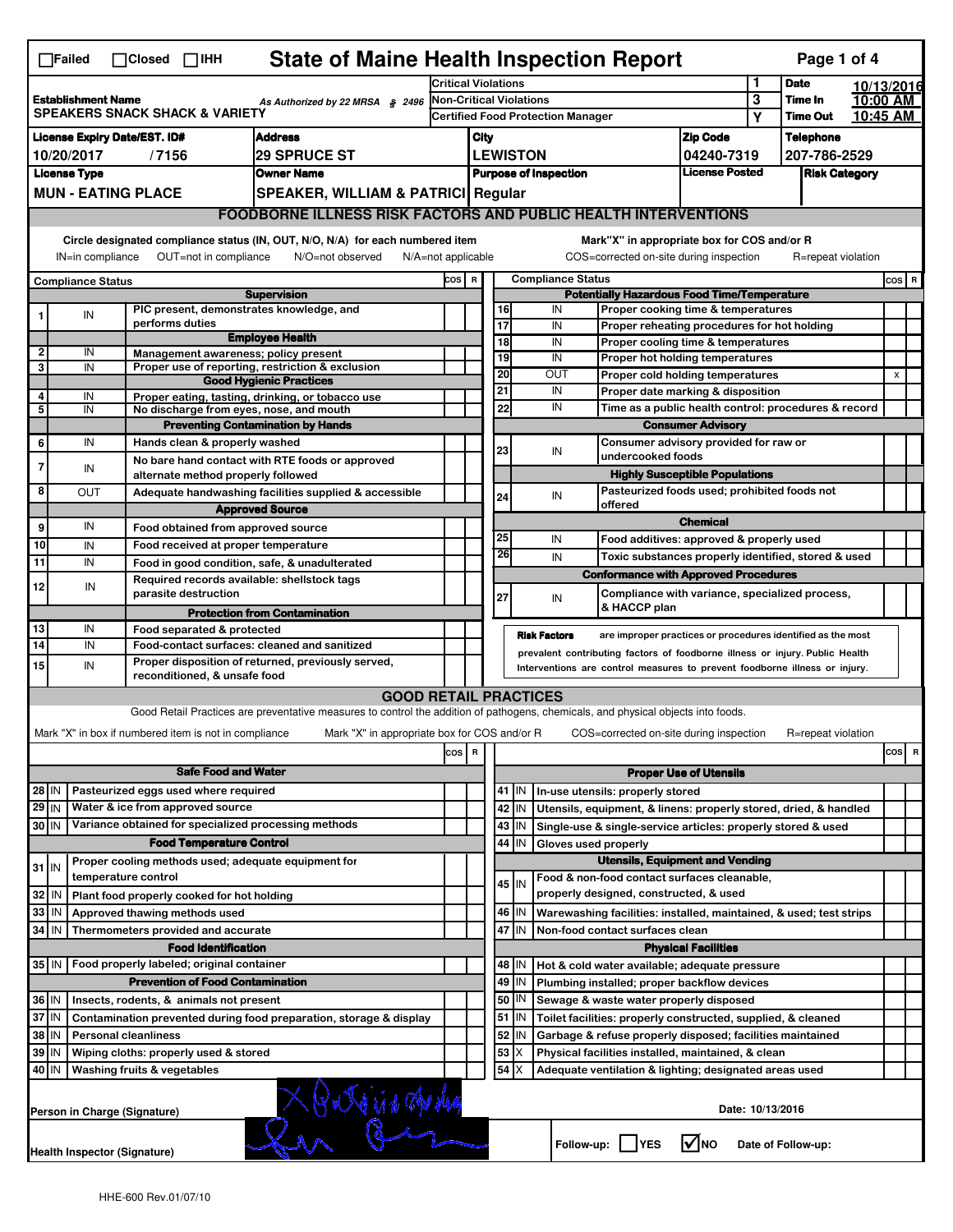|                                                     |                                       |                          | <b>State of Maine Health Inspection Report</b> | Page 2 of 4  |                        |                                  |  |  |  |  |
|-----------------------------------------------------|---------------------------------------|--------------------------|------------------------------------------------|--------------|------------------------|----------------------------------|--|--|--|--|
| <b>Establishment Name</b>                           |                                       | As Authorized by 22 MRSA | 10/13/2016<br><b>Date</b>                      |              |                        |                                  |  |  |  |  |
| <b>SPEAKERS SNACK SHACK &amp; VARIETY</b>           |                                       |                          |                                                |              |                        |                                  |  |  |  |  |
| License Expiry Date/EST. ID#<br>10/20/2017<br>/7156 | <b>Address</b><br><b>29 SPRUCE ST</b> |                          | City / State<br><b>LEWISTON</b><br>/ME         |              | Zip Code<br>04240-7319 | <b>Telephone</b><br>207-786-2529 |  |  |  |  |
| <b>Temperature Observations</b>                     |                                       |                          |                                                |              |                        |                                  |  |  |  |  |
| Location                                            | <b>Temperature</b>                    |                          |                                                | <b>Notes</b> |                        |                                  |  |  |  |  |
| hot water                                           | 120 plus                              |                          |                                                |              |                        |                                  |  |  |  |  |
|                                                     |                                       |                          |                                                |              |                        |                                  |  |  |  |  |
| <b>COOLER</b>                                       | 38                                    |                          |                                                |              |                        |                                  |  |  |  |  |
| ham                                                 | 40                                    |                          |                                                |              |                        |                                  |  |  |  |  |
| COOLER                                              | 39                                    |                          |                                                |              |                        |                                  |  |  |  |  |
| <b>BEER</b>                                         | 37                                    |                          |                                                |              |                        |                                  |  |  |  |  |

**Person in Charge (Signature)**

XBatricia apoles

**Date: 10/13/2016**

**Health Inspector (Signature)**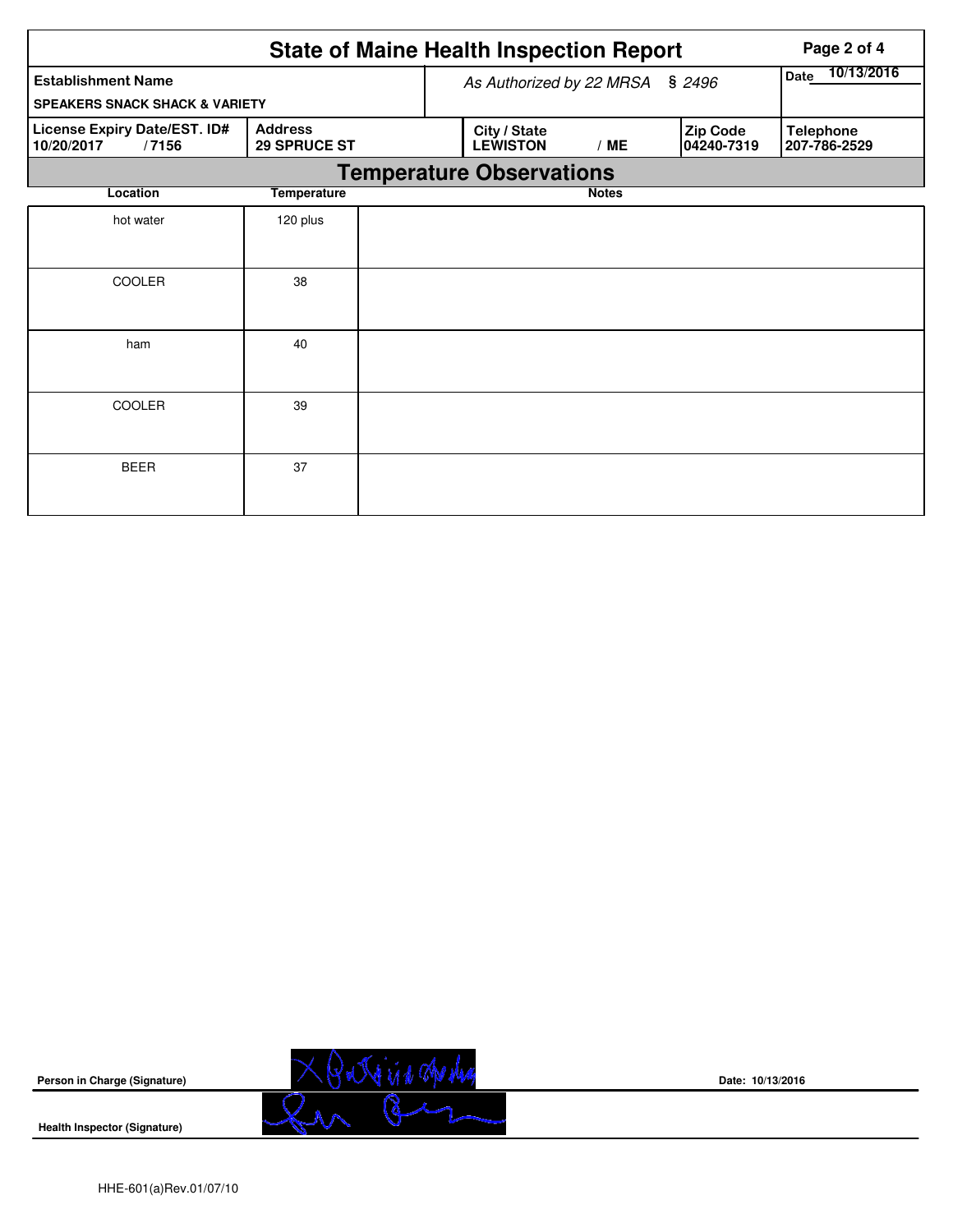|                                                                                                                                                    | Page 3 of 4                           |                                 |    |                               |                    |  |  |  |
|----------------------------------------------------------------------------------------------------------------------------------------------------|---------------------------------------|---------------------------------|----|-------------------------------|--------------------|--|--|--|
| <b>Establishment Name</b>                                                                                                                          |                                       |                                 |    |                               | 10/13/2016<br>Date |  |  |  |
| <b>SPEAKERS SNACK SHACK &amp; VARIETY</b>                                                                                                          |                                       |                                 |    |                               |                    |  |  |  |
| License Expiry Date/EST. ID#<br>10/20/2017<br>/7156                                                                                                | <b>Address</b><br><b>29 SPRUCE ST</b> | City / State<br><b>LEWISTON</b> | MЕ | <b>Zip Code</b><br>04240-7319 |                    |  |  |  |
| <b>Observations and Corrective Actions</b>                                                                                                         |                                       |                                 |    |                               |                    |  |  |  |
| Violations cited in this report must be corrected within the time frames below, or as stated in sections<br>8-405.11 and 8-406.11 of the Food Code |                                       |                                 |    |                               |                    |  |  |  |
| 8: 6-301.11: N: Hand cleanser not available at hand wash sink or lavatory.                                                                         |                                       |                                 |    |                               |                    |  |  |  |
| INSPECTOR NOTES: NEED HAND SOAP AT HANDSINK WAREWASHING AREA                                                                                       |                                       |                                 |    |                               |                    |  |  |  |
| 20: 3-501.16.(A).(2): C: PHF not maintained at 41 F or less.                                                                                       |                                       |                                 |    |                               |                    |  |  |  |
| INSPECTOR NOTES: TUNA 45 Refrigerator temp adjusted CORRETCED ON SITE                                                                              |                                       |                                 |    |                               |                    |  |  |  |
| 53: 6-501.12: N: The physical facilities are not clean.                                                                                            |                                       |                                 |    |                               |                    |  |  |  |
| INSPECTOR NOTES: clean in back of equipment floors and walls                                                                                       |                                       |                                 |    |                               |                    |  |  |  |
| 54: 6-501.14.(A): N: Ventilation not clean.                                                                                                        |                                       |                                 |    |                               |                    |  |  |  |
| INSPECTOR NOTES: clean range hood system and large floor fan back room area                                                                        |                                       |                                 |    |                               |                    |  |  |  |

**Person in Charge (Signature)**

**Health Inspector (Signature)** 



**Date: 10/13/2016**